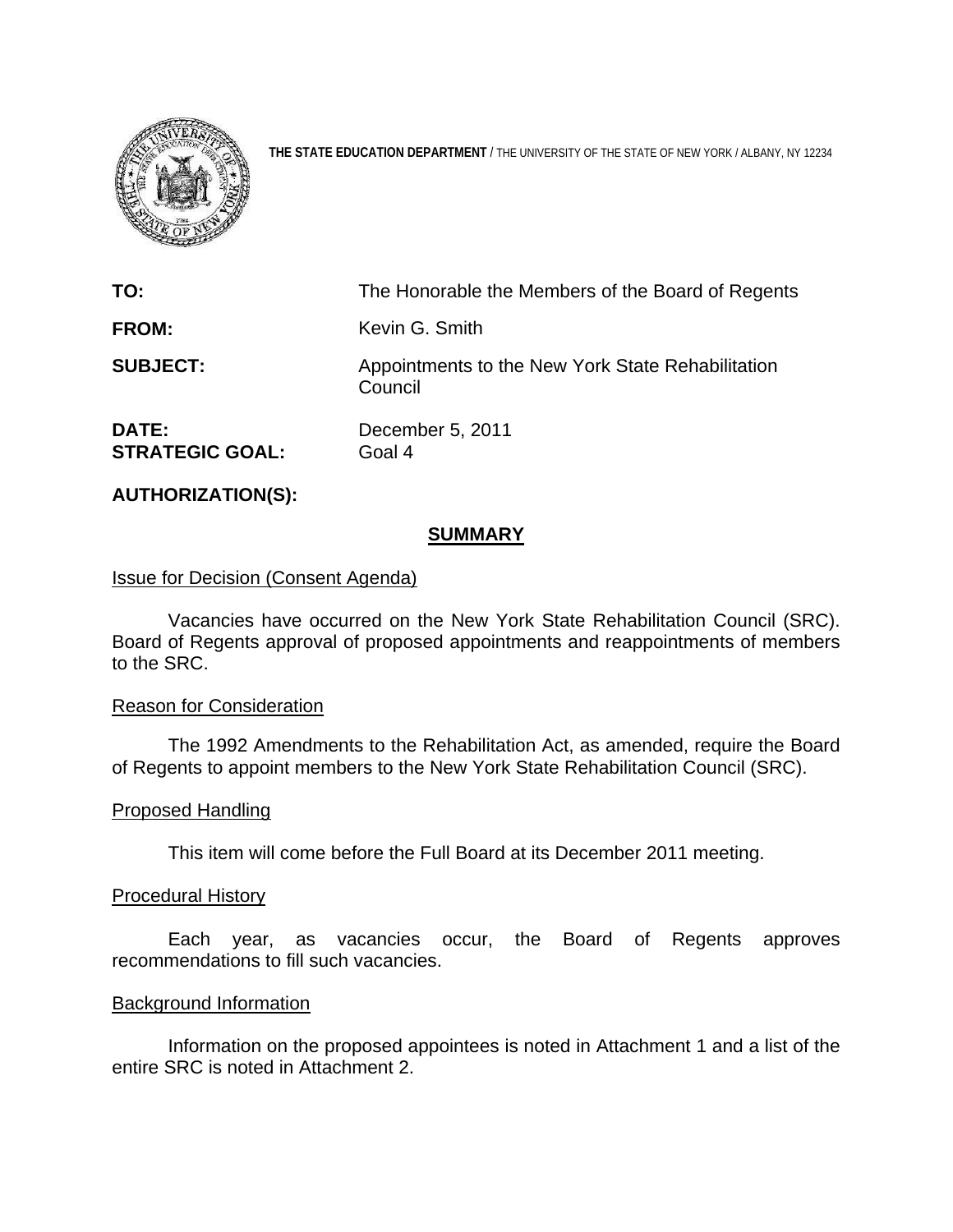### Recommendation

**VOTED:** that Shameka Andrews, Nicole David, Michael Irwin, Angella Luyk, Roger Purdy, Lourdes Rivera-Putz, Lourdes Rosa-Carrasquillo, Fredda Rosen and Craig Wolfson be appointed for a three-year term beginning January 1, 2012 and ending December 31, 2014.

**VOTED:** that Tamar Asedo-Sherman, Kyle Goodridge, Gregory Bell, and Cynthia Printup-Harms be reappointed for a three year term beginning January 1, 2012 and ending December 31, 2014.

### Timetable for Implementation

Upon approval by the Regents of the recommended candidates, appointments will go into effect January 1, 2012.

**Attachments**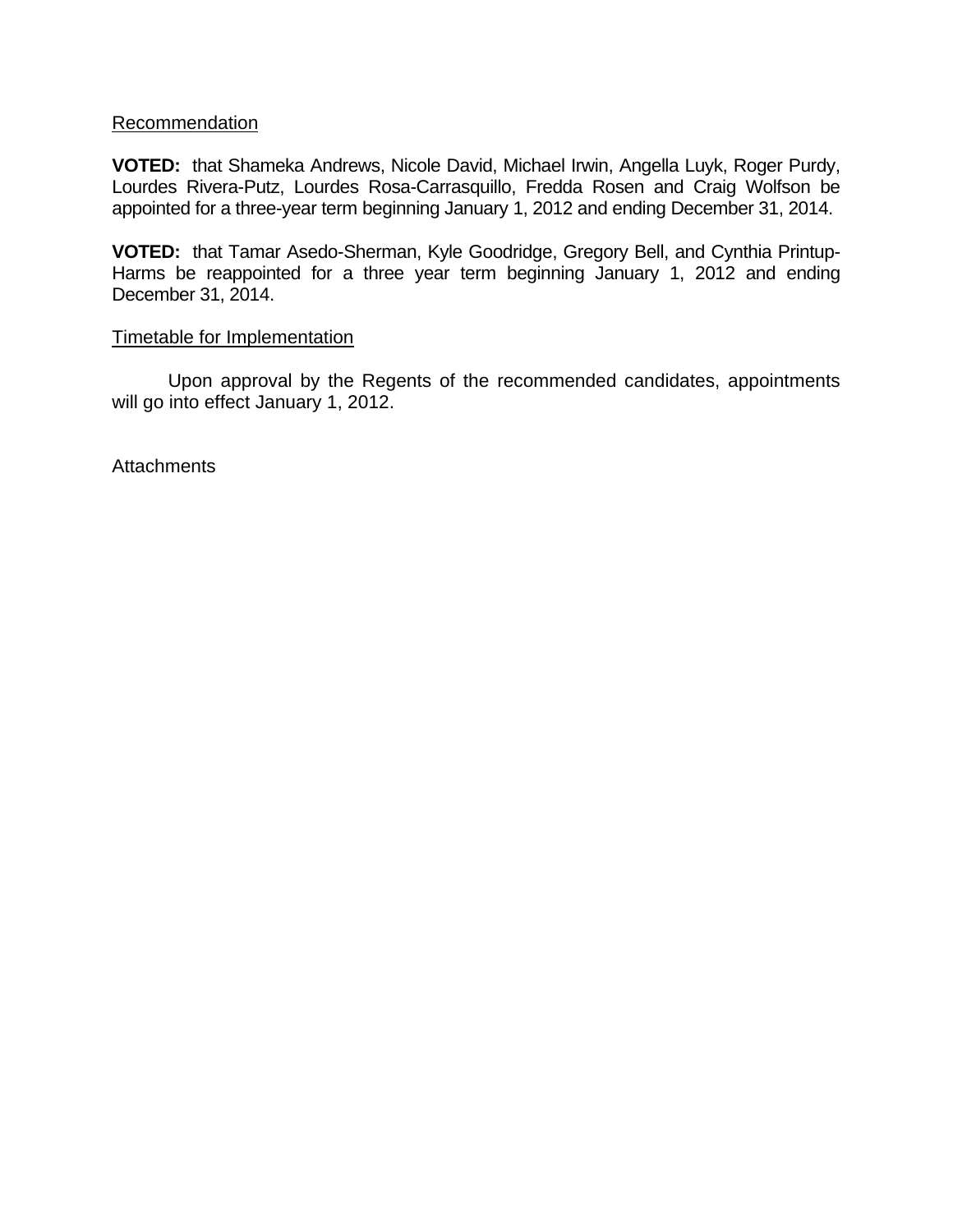# **New York State Rehabilitation Council (New Appointments for the term January 1, 2012 to December 31, 2014)**

# **Representatives of the Disability Advocates Groups:**

### **Shameka Andrews**

500 Balltown Rd, Bldg 12 Schenectady, NY 12304 (518) 382-1454

- Co-Administrative Director of Policy for the Self-Advocacy Association of NYS and a staff member with the Association for the past six years. Prior to her work at Self-Advocacy Ms. Andrews was a Peer Advocate at the Capital Center for Independence for two years.
- Member of the Commissioner's Advisory Council for the NYS Office of Persons with Developmental Disabilities (OPWDD).
- Member of the Capital City Self Advocates Group.
- Member of the Spina Bifida Association of Northeastern NY.
- Ms. Wheelchair NY in 2006 after finishing as runner up in 2005. Ms. Wheelchair NY is an organization that promotes Disability Awareness and celebrates and the accomplishments of women who use wheelchairs.

# **Roger Purdy**

4158 Cherrywood Drive Syracuse, NY 13215

- Masters of Education in Administration from Harvard University
- Current Director of Disability Support Services, LeMoyne College Reviews student documentation to determine eligibility and provision of accommodations. Execute and enforce provisions under Section 504/ADA by providing academic accessibility. Collaborates with campus/community-based support services to provide a comprehensive support network for students.
- 504/ADA Compliance Officer, Onondaga Community College 1987 2003. Wrote, implemented and monitored related grants. Executed and enforced provision sunder Section 504/ADA by providing physical and academic accessibility.
- Earned the Mattie Latham Community Leadership Award in 2005 in recognition and appreciation of his contributions promoting independence of people with sensory impairments.
- President, New York State Disabilities Services, Council 2008 2009
- Pathways to Employment for People with Learning Disabilities President's Committee on Employment of People with Disabilities, Washington, DC – 1990.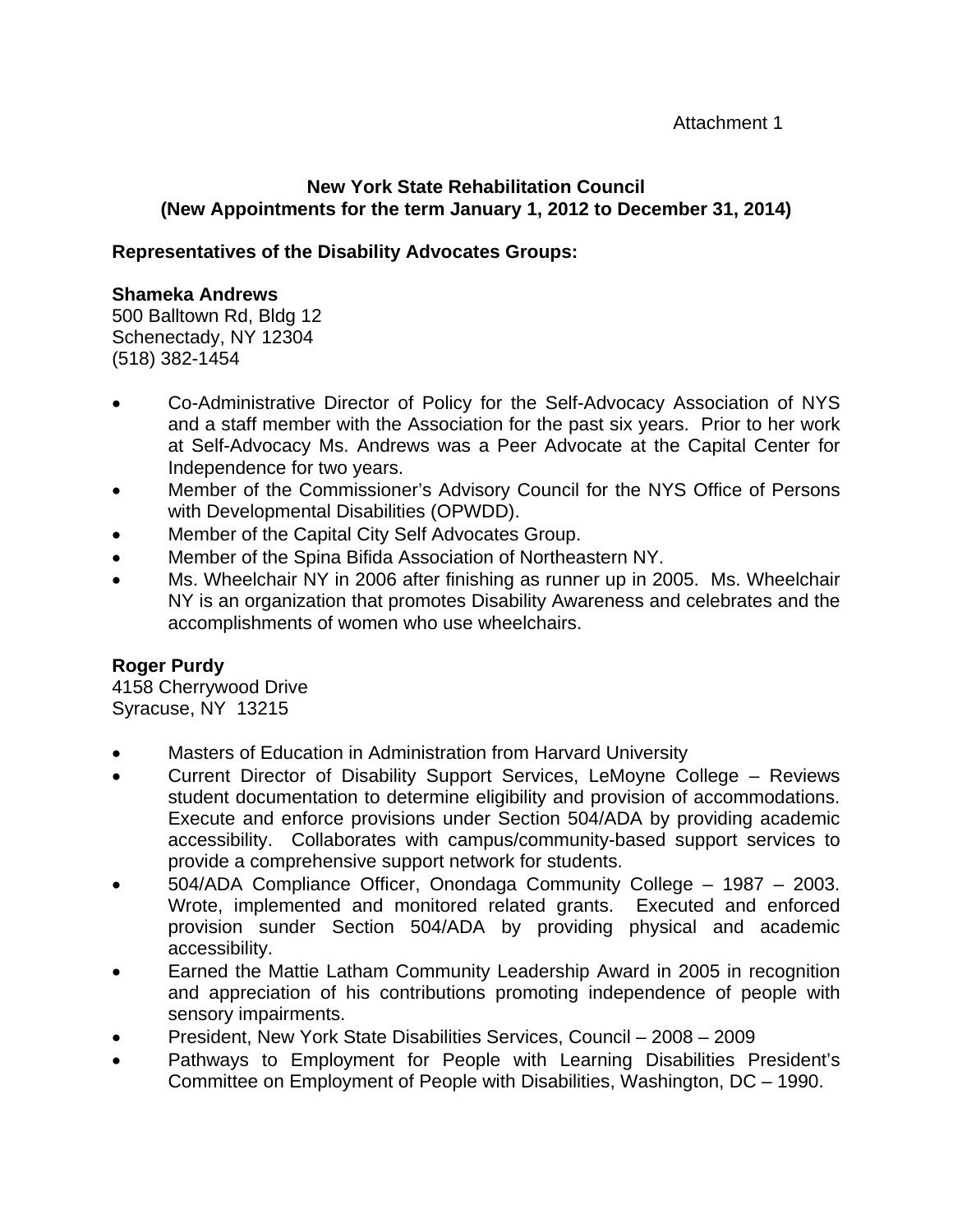# **Lourdes I. Rosa-Carrasquillo, Esq.**

17 Gates Ave., 2<sup>nd</sup> Floor Montclair, NJ 07042

- Director of Advocacy/Community Organizer for the Center for Independence of the Disabled. August 2009 – Present.
- Public policy analyst on housing, special education, and civil rights issues.
- Served as Pro Bono Counsel to review and evaluate Medicaid managed care organizations' American with Disabilities Act Compliance Plans.
- Co-coordinated legislative advocacy on access to health care for New Yorkers with disabilities.
- Developed and conducted trainings on: Health Care Access for Immigrants; Article 17-A Guardianship Petitions, Unemployment, Social Security Disability Insurance and Supplemental Security Income provisions and due process provisions for people with disabilities.
- Community Health Law Project Staff Attorney representing low income Spanish and English-speaking clients with mental disabilities in civil matters such as landlord tenant disputes, family law, social security, debt collection, and transportation access as a
- The Family Center Director of Legal Services, New York, NY Supervised a staff of five attorneys and a paralegal. The Center provided a range of family supports including representation for families seeking benefits from the Victim Compensation Fund for the September 11<sup>th</sup> attack.
- New York Lawyers For The Public Interest Staff Attorney, New York, NY Engaged in policy research and developed comments on various aspects of State and federal Medicaid Managed Care implementation. Issues addressed included: Mental Health Special Needs Plan, Americans with Disabilities Act violations and access to health care for the under-insured and uninsured populations.
- Harlem Directors' Group Director of Health Policy/Consultant, New York, NY **-** Drafted position papers on Welfare Reform, Privatization of Public Hospitals, Immigration and Medicaid Managed Care on behalf of Harlem-based community agencies and institutions that provide HIV-related services to individuals and families.

## **Representative of Native American Programs:**

# **Nicole David**

PO Box 362 Rooseveltown, NY 13683 (518) 651-4979

 Assisted Director with development of the successful St. Regis Tribal Vocational Rehabilitation (TVR) federal grant application and development of the Annual Tribal Vocational Rehabilitation Implementation Plan.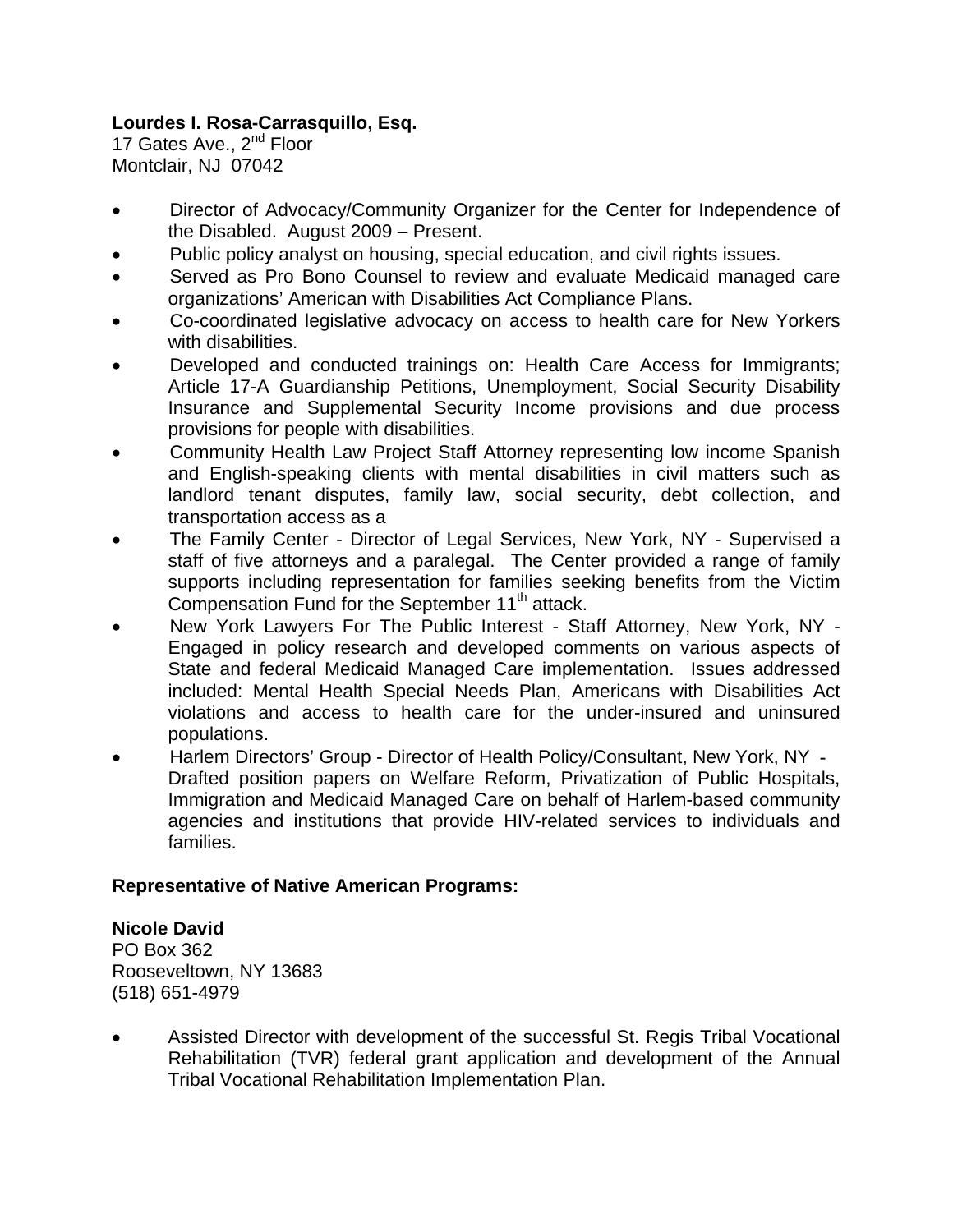- Financial administrator and manager for the St. Regis TVR program responsible for budget development and management.
- Case Manager assisting vocational rehabilitation counselors in resolving complex barriers to employment for TVR consumers of service.
- Provides information and technical assistance to TVR consumers of service on a range of social safety net programs and services such as heat assistance, home aides, food distribution, medical appointments
- Developed day programming for Native American seniors with Alzheimers, conducts long-term care orientation trainings for Home Aides and Elders and coordinates Native American senior social events.
- Successfully developed a grant proposal in collaboration with the NYS Office for the Aging to develop accessible transportation services and manages the programs' reporting requirements.
- Tribal Vocational Rehabilitation Training Institute certification in Management & Leadership Skills, Fundamentals of Rehabilitation, and VR Grant Development Workshop and Emergency Basic Preparedness & Response Training.

# **Representatives of Business and Industry**

# **Craig Wolfson, Esquire**

44 Manhattan Avenue Westbury, NY 11590

- Partner at the law firm of Rosicki, Rosicki and Associates, P.C. responsible for all of the human resources functions for over 300 people at several different locations throughout New York State.
- Certification in Strategic Human Resources Management from Cornell University's School of Industrial Labor Relations.
- A founding member of the Society for Human Resources Management's (SHRM) Long Island Diversity and Inclusion Council.
- Recognized for leadership in advancing employment for New Yorkers with disabilities including:
	- 2007 Long Island Association and Long Island Working Partnership Advocate of the Year;
	- 2009 New York State Rehabilitation True Partner Corporate Business Award;
	- 2009 Baruch College Breaking Barriers Award;
	- 2010 Baruch College Visionary Award;
	- 2010 The Rehabilitation Institute (TRI) Giving Wings to Dreams Award
- Featured speaker at numerous Human Resources Management events including the Long Island National Disability Employment Awareness Month (NDEAM) breakfast on multiple occasions, and most recently on the USS Intrepid at the NYC Borough Employers Forum and Technology Fair.
- Member of the Long Island Working Partnership Board, and the TRI Business Advisory Council.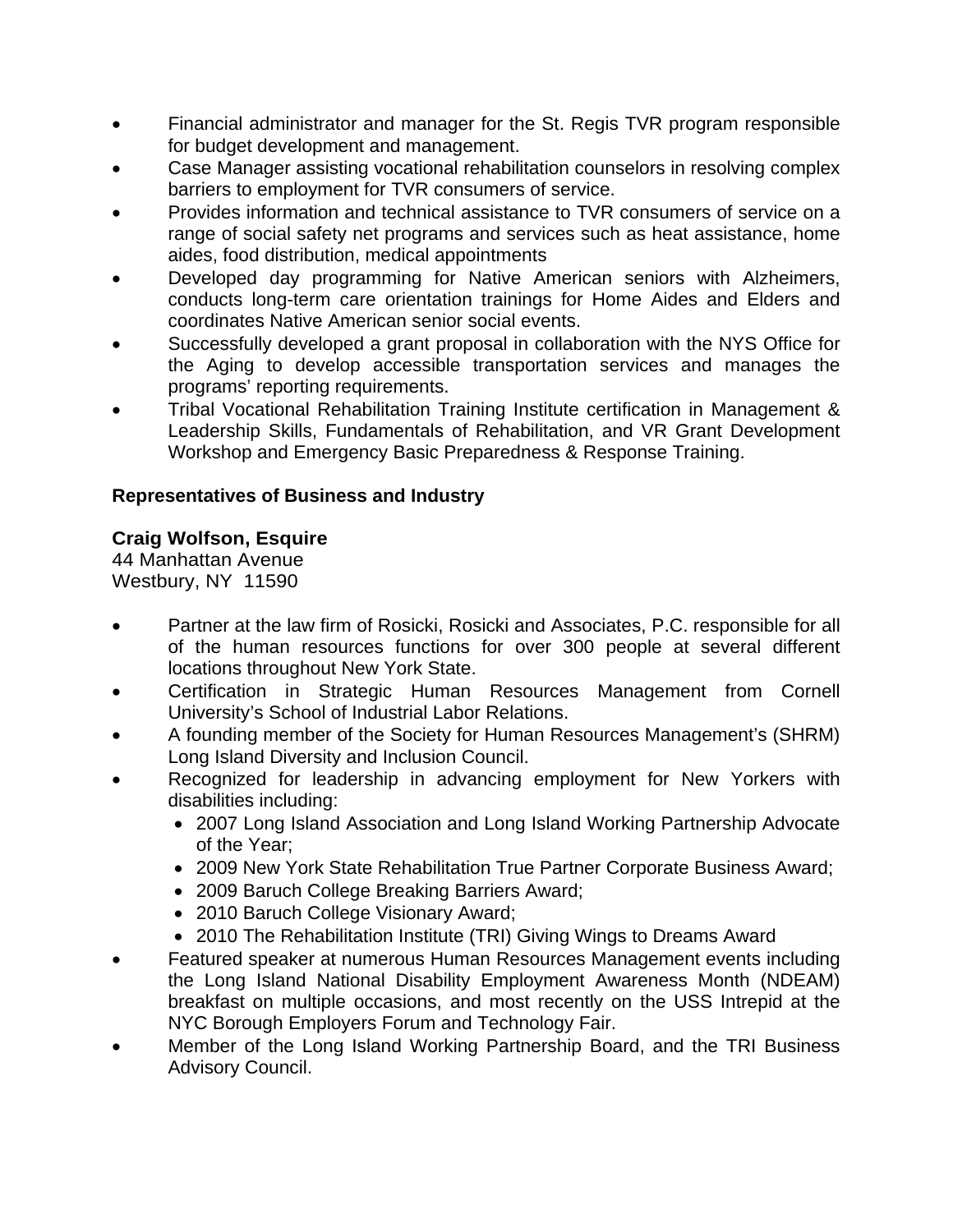**Angella Luyk** 96 Doris Road Rochester, NY 14622 (585) 414-6960

- Business owner and manager of Midnight Janitorial, Inc., a firm that has grown to over \$1 million in sales in six years of operation.
- Co-Founder FreeNet, a free networking group for Rochester area business professionals interested in building relationships and sharing expertise. Coordinated FreeNet speaker series and facilitated monthly meetings.
- Expertise in personal and business branding, business start up and business plan development, business management, grant writing, business management, not-for-profit business management and strategic planning.
- Corporate Recruitment Chair for the Diabetes Foundation Responsible for recruiting companies to participate in fundraising events and contribute.
- Job Service Employer Committee (JSEDC) Department of Labor Employees Committee President – Responsible for running board meetings and Committee management.
- Published works include:
	- Professional Blogger for "Her Magazine."
	- Author of "Wisdom in a Traffic" The secrets no one tells you about owning an amazingly successful business Published in 2011 available on [www.amazon.com](http://www.amazon.com/)
	- Columnist Rochester Woman Magazine writes a monthly business professional advice column titled: entitled Wisdom in a Traffic Jam.
- Awards include:
	- 2008 Rochester Business Ethics Award Recipient.
	- 2008 State Regional Adult Education Network (RAEN) Award Recipientfor work with hiring people with disabilities (one of only 5 companies in 20 years from Rochester area to win this award).
	- 2008 Vital Women Vital roles award Recipient for work in small business from Rochester Woman's Network to be presented at the 30th Anniversary Gala.
	- 2009 Certificate of Special Congressional Recognition (for outstanding and invaluable service to the community).

## **Representatives of Community Rehabilitation Providers**

## **Michael Irwin**

8516 Burt Street Syracuse, NY 13202 (315) 727-9483

 Program Director, Greater Syracuse Works January 2011 – Present. Prior work experience has included: Project Manager, Central New York Works; Guest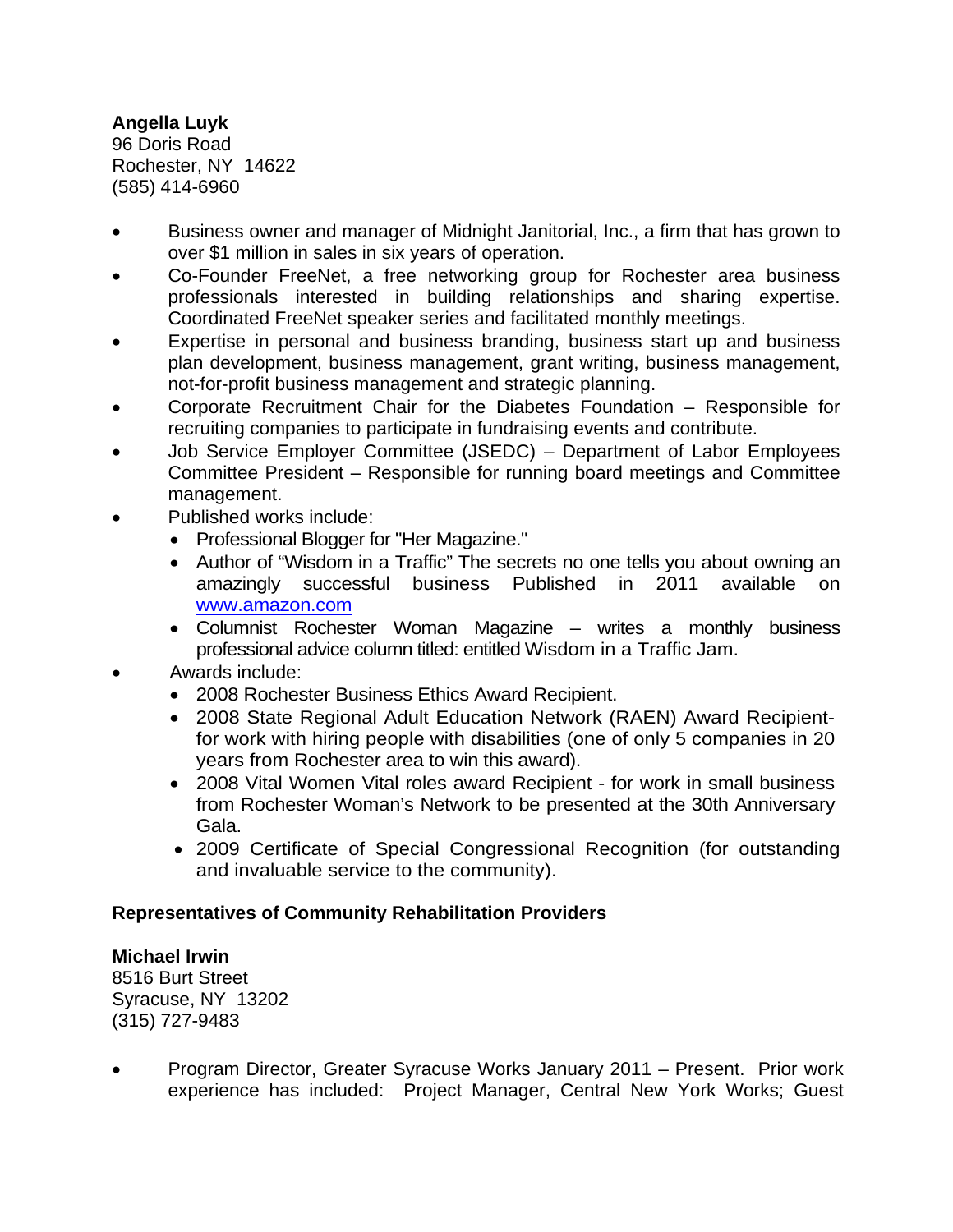Lecturer/Adjunct Instructor, Syracuse University; Coordinator of Assessment and Placement Services, Vocational Evaluator, Vocational Consultant, Trainer, OCM BOCES Lee G. Peters Career Training Center.

- Extensive supervisory experience in vocational rehabilitation, case management, workforce development.
- Extensive experience training and technical assistance in assessment, case management, accountability, quality systems development, vocational implications of disabilities and related topics.
- Professional Leadership Experience**:**
	- Co-chair of RSA Project Directors Conference held in Washington, DC (2004 – 2009) including facilitation of planning team, budgeting, fiscal and program development.
	- Current member Greater Syracuse Works; former member of Syracuse/Onondaga County Workforce Investment Board One-Stop Consortium.
	- Past President of NYS Vocational Evaluation and Work Adjustment Association.
	- Past Team member NYS Head Injury Task Force, NYC Invitation to Independence initiative.
	- Past Chairperson of Board of Directors, Person to Person: Citizen Advocacy, Syracuse, NY.
- Professional Grant Writing/Grants Management Experience**:**
	- Successfully wrote and managed grants in the areas of vocational assessment, placement, workforce development, literacy, fatherhood, legal assistance, school-to-work transition and related areas.
	- Created and facilitated grant writing teams and work groups leading to successful awards. Tasks included: team building and leadership, RFP review and outlining, communication with and between team members, draft and final writing/editing, submission according to time and format requirements.
- Vocational Rehabilitation Provided direct vocational assessment, career counseling, case management and related services to thousands of persons with highly varied disabling conditions. Created modified processes, procedures, testing and assessment methodologies appropriate to individual situations of customers.

## **Fredda Rosen**

22 West 38<sup>th</sup> Street, 11<sup>th</sup> Floor New York, NY 10018 (212) 944-0564

 Executive Director Job Path, Inc., New York, NY - Serves as CEO of \$5.5 million not-for-profit that assists people with developmental disabilities find stable employment, live in their own homes and become involved in community life. Job Path, Inc. is one of ACCES-VR's most successful and progressive community rehabilitation program partners.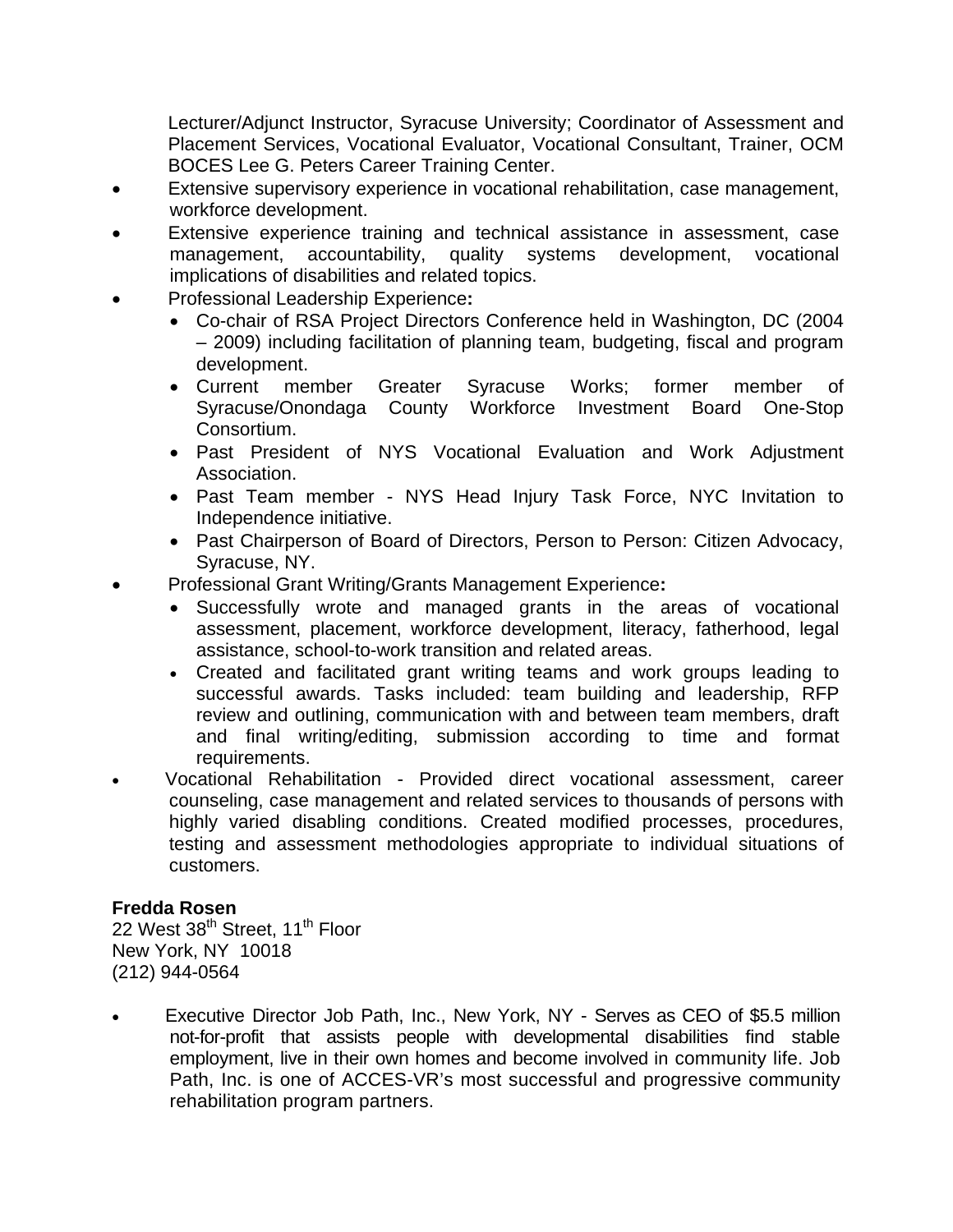- Vera Institute of Justice, New York, NY Job Path, Project Director Managed Job Path's overall fiscal and programmatic operations.
- Bronx-Lebanon Hospital, Alcoholism. Program Coordinator of Vocational Services Responsible for designing and implementing comprehensive vocational rehabilitation program. Provided individual and group counseling. Developed jobs, training and volunteer placements.

# **Representative: Disability Advocacy Organization**

## **Lourdess Rivera-Putz**

91 Harrison Avenue Brooklyn, NY 11206 (718) 387-0830

- Co-founder and Executive Director of United We Stand of New York (UWS) since 1990. UWS is a community-based Parent Resource Center for individuals with disabilities and their families located in Brooklyn, NY.
- Advocacy Specialist at New York Lawyers for Public Interest provided advocacy services and training throughout the NYC Metropolitan Area.
- Education Specialist -- NYS Commission on Quality of Care, as a NYS Governor's Office appointee provided parent and student advocacy services and training throughout the NYC Metropolitan area.
- Member of the N.Y.S. Commissioner's Advisory Panel to Special Education for 6 years.
- Founding Member National Grassroots Consortium on Disabilities, made up of 15 community-based organizations that represent under-served and underrepresented communities throughout the country.
- Developed and has conducted a wide range of parent focused workshops and trainings for NYC Board of Education service providers and other stakeholder groups including: Mediation Training, Parents Role in the Individualized Education Plan (IEP) ProcessL; Parent's Perspective and Role on Inclusion and Special Education for District 75; Students Achieving Success training for middle and high school students.
- Received the 2006 Neighborhood Preservation and the Lawrence Cooke Peace innovator Award - from the New York State Dispute Resolution Association (NYSDRA), for over 15 years of Leadership and Service to Individuals with Disabilities and their Families awarded by the Alliance National Technical Assistance to Parent Centers.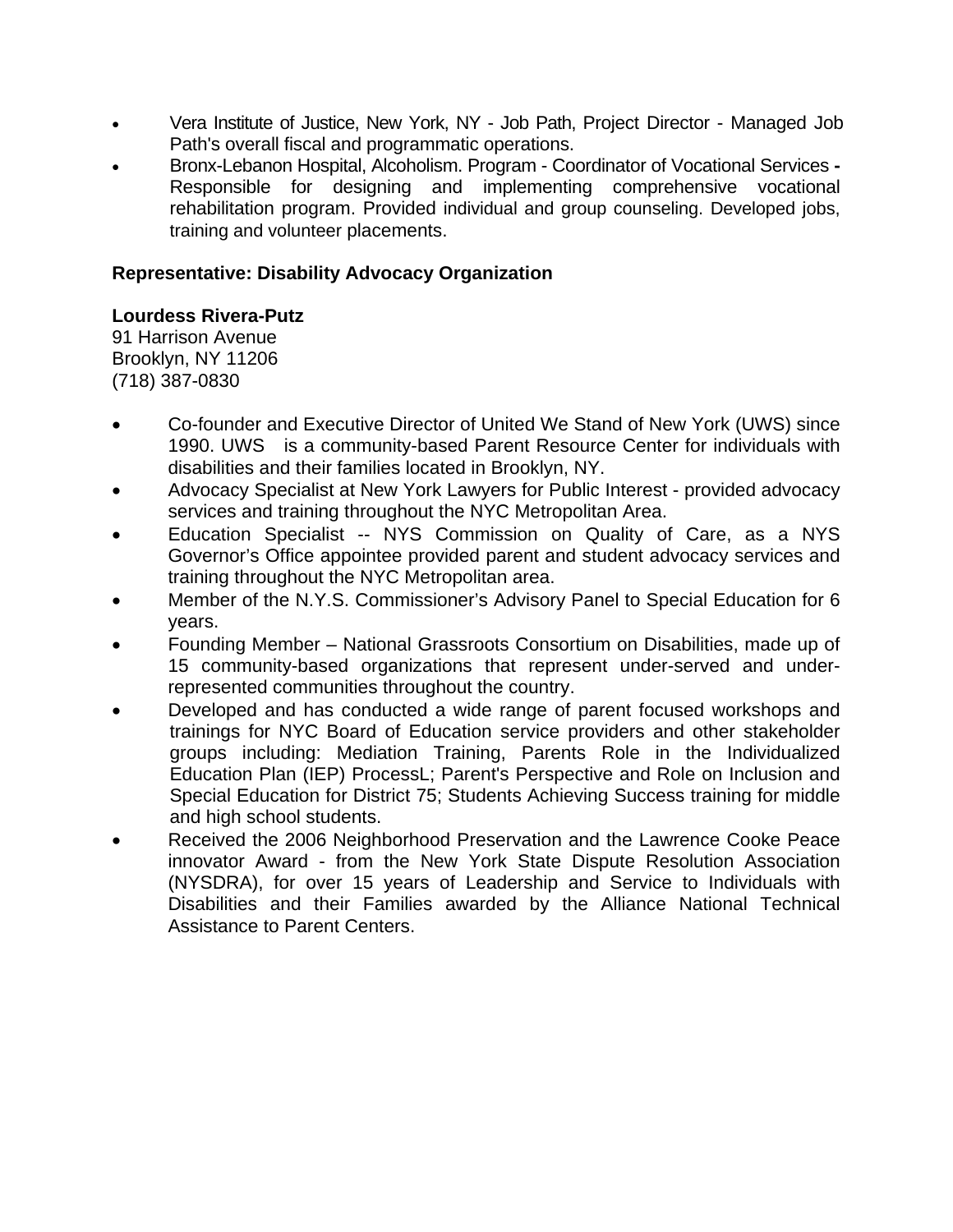# **State Rehabilitation Council (Term Expirations)**

### **Representative of the Statewide Independent Living Council (NYSILC)**

2013 Wendy Strobel, Director, Northeast ADA Center Disability and Business Technical Assistance Center (DBTAC) Cornell University, 203 ILR Extension Building, Ithaca, NY 14853

### **Representative of the Client Assistance Program (CAP)**

2012 Lisa Rosano, Coordinator, NYS Client Assistance Program, 401 State Street, Schenectady, NY 12305

### **Representative of a Parent Training and Information Center established pursuant to the Individuals with Disability Education Act (IDEA)**

- 2013 Susan Barlow, Director of Parent Training, Parent Network of WNY, 5 Frontenac Avenue, Buffalo NY, 14216
- 2014 Lourdes Rivera-Putz, Executive Director, United We Stand Of New York, 91 Harrison Avenue, Brooklyn, NY 11206

### **Certified vocational rehabilitation counselors**

- 2014 Tamar Asedo-Sherman, Employment Specialist, Nassau BOCES, 24 Fransal Court, Northport, NY 11768-2901
- 2013 LaWanda H. Cook, M.S., CRC, 317-A Troy Rd., Ithaca, NY 14850

### **Representatives of community rehabilitation program service providers**

- 2013 Lisa Bayer**,** Deputy Director of Community Services, LDA Life and Learning Services, 339 East Avenue, Suite 420**,** Rochester, NY 14625
- 2014 Michael Irwin, Program Director, Greater Syracuse Works, 516 Burt Street, Syracuse, NY 13202
- 2014 Fredda Rosen, Executive Director, Job Path, 22 West 38<sup>th</sup> Street, 11<sup>th</sup> Floor, New York, NY 10018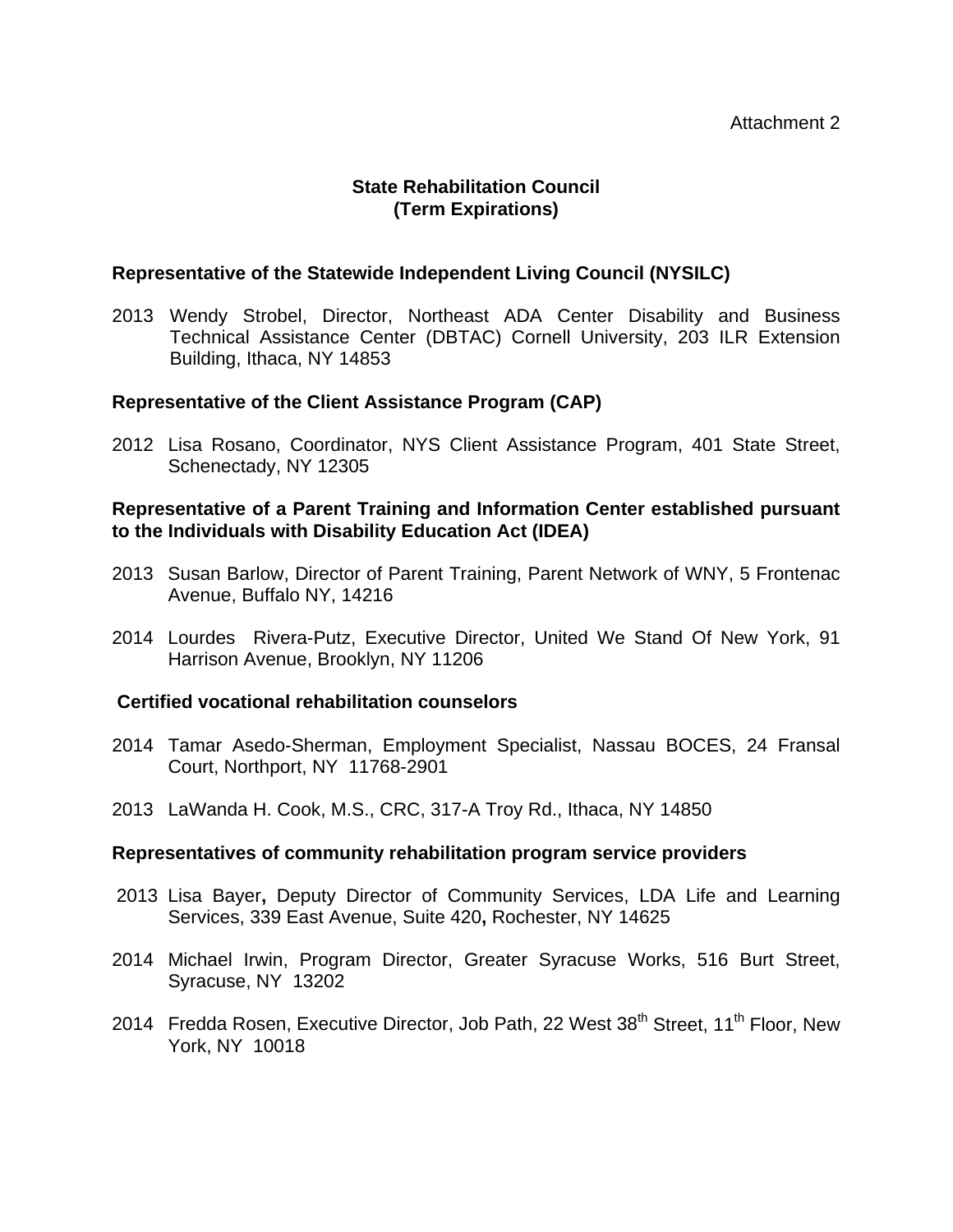- 2012 Francine Tishman, Employment Consultant, 83 Glendale Road, Southhampton, MA 01073
- 2013 Mira L. Bowin, One Columbia Place, Albany, NY 12207

#### **Representatives of business, industry, and labor**

- 2014 Angella Luyk, Owner, Midnight Janitorial, Inc., 96 Doris Road, Rochester, NY 14622
- 2014 Kyle Goodridge, Vice President, Equal Employment/Affirmative Action Manager, Citigroup, 77-11 35<sup>th</sup> Avenue, 1R, Jackson Heights, NY 11372
- 2014 Craig Wolfson, Esq., Rosicki, Rosicki & Associates, 44 Manhattan Avenue, Westbury, NY 11590
- 2013 Marianne Murphy, LMSW 71 Onondaga Street**,** Skaneateles, NY 13152

#### **Representatives of disability advocacy groups**

- 2014 Gregory Bell, Executive Director, Insight for New Housing, 905 Eagle Avenue, Apt. #4M, Bronx, NY 10456
- 2014 Shameka Andrews, Co-Administrative Director of Policy, Self Advocacy Association, 500 Balltown Rd, Building 12, Schenectady, NY 12304
- 2012 Patricia Dowse, Chief Operating Officer, New York State Rehabilitation Association, 203 Shereen Court, Schenectady, NY 12304
- 2012 Kathy Hoffman, Coordinator of Special Services, Erie Community College, 4041 Southwestern Blvd, Orchard Park, NY 14127
- 2014 Roger Purdy, Director, Disability Support Services, LeMoyne College, 4158 Cherrywood Drive, Syracuse, NY 13215
- 2012 Kevin Kennedy, Systems Advocate, Genesee Region Independent Living Center, 5241 East Main Street, Batavia, NY 14020
- 2014 Cynthia C. Printup-Harms, OAHIIO Director 3108 Main Street Buffalo, NY 14214-1384
- 2014 Lourdes Rosa-Carrasquillo, Esq., Director of Advocacy/Community Organizer, Center for Independence of the Disabled, 17 Gates Avenue, 2<sup>nd</sup> Floor, Montclair, NJ 07042